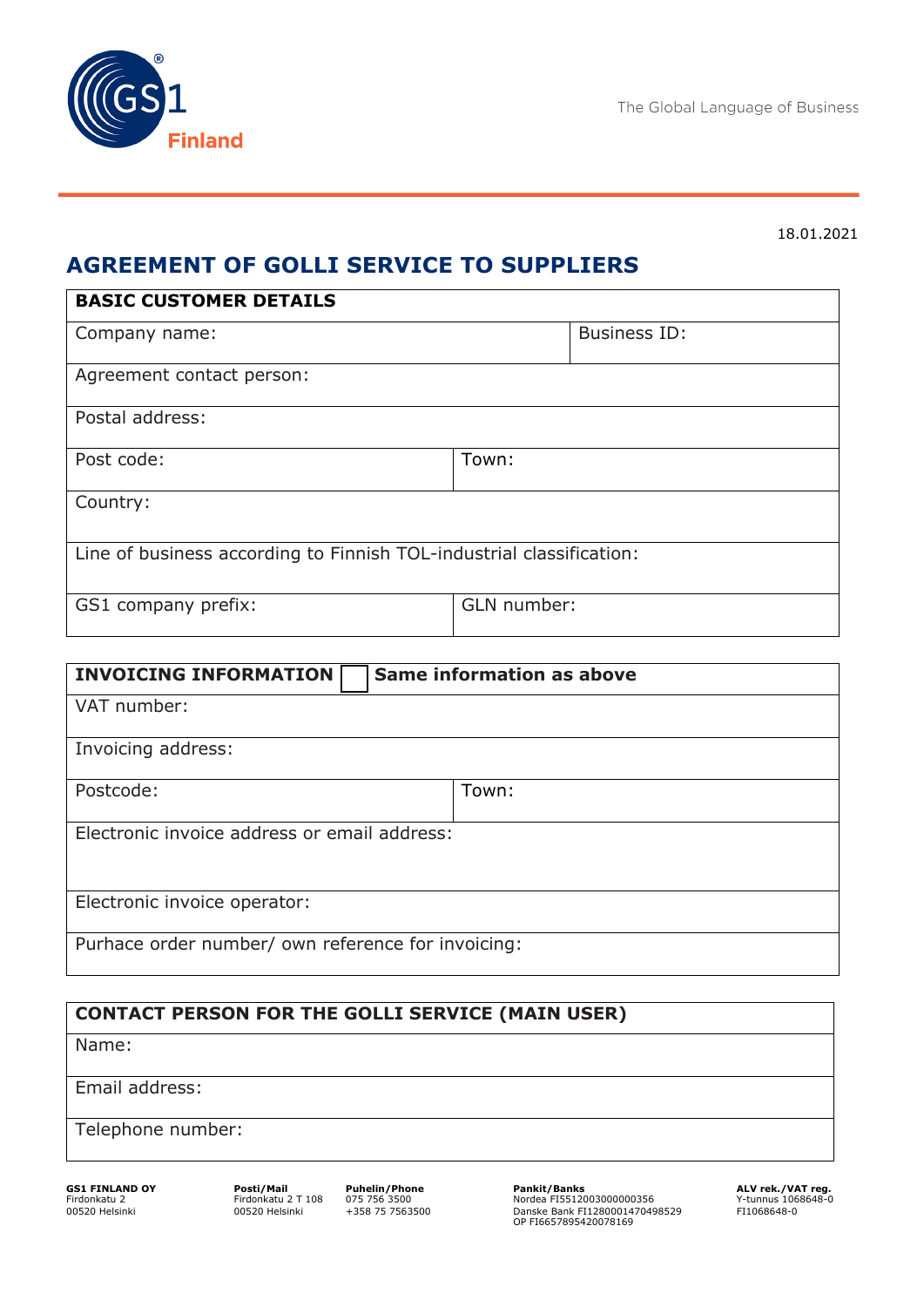### **BACKGROUND INFROMATION**

#### **Please select if you intend to**

use the Golli service via the web user interface

use the Golli service via a system integration

#### **When Golli is in use, which customers will be sending you orders (select one or several):**

| Inex Partners/ SOK/ regional co-operatives |
|--------------------------------------------|
| Meira Nova                                 |
| Kesko                                      |
| Kespro                                     |
| Wihuri                                     |
| <b>Heinon Tukku</b>                        |
|                                            |

### **Delivery models in use:**

Direct warehouse

Transportation terminal

Direct delivery to the shop or restaurant